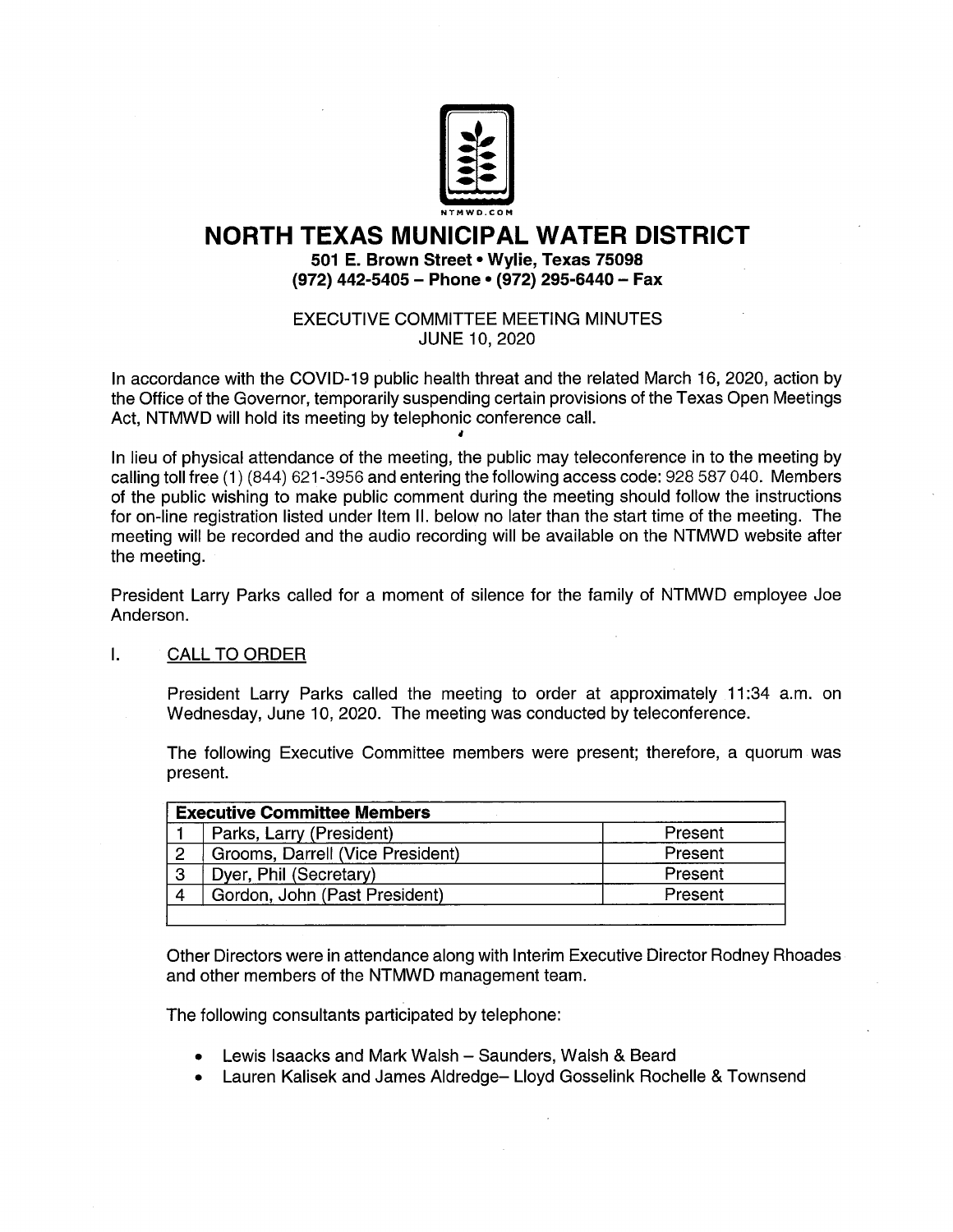$\bullet$ Kate Norman — Coffin Renner

## II. PUBLIC COMMENTS (FOR TELECONFERENCE COMMITTEE MEETINGS ONLY)

INSTRUCTIONS FOR PUBLIC COMMENT ON-LINE REGISTRATION: Prior to the start of the Board meeting, members of the public wishing to provide public comment must submit via email to PublicRelations. Info@ntmwd.com their first and last name, organization, comment topic, mailing address and email address. During the public comment portion of the meeting, speakers will be recognized by name and asked to provide their comments. The time limit is five (5) minutes per speaker, not to exceed a total of thirty ( 30) minutes for all speakers. The Board may not discuss these items, but may respond with factual or policy information. Public comment is provided for committee meetings held by teleconference during the COVID- 19 health threat to confirm the opportunity for two- way communication with the public during the meeting.

There were no requests for public comments.

## III. ACTION ITEMS

A. Consider approval of minutes of Executive Committee meeting — May 13, 2020

On a motion by Director Darrell Grooms and a second by Director Larry Parks, the Executive Committee approved the minutes of May 13, 2020, by unanimous vote.

B. Discuss and possible action on Board Members requested potential future agenda items

President Parks advised that at the May 28, 2020, regular Board meeting Director John Carr requested a potential future agenda item regarding future water exchange. Director Carr presented his request to the Committee.

Director Carr advised he would like to propose that the Board of Directors consider implementing a" water exchange". He explained that a commodities exchange be set up to trade water directly between cities. The benefit would be that growing cities can purchase water through the exchange without exceeding their minimum by buying additional needed water from another city with an excess amount of water. Director Carr advised that participating in such an exchange would be completely voluntary, and each would execute a contract to participate in advance of utilizing the exchange. Each exchange would be on a consent agenda for the Board of Directors to approve. The District's role would be to monitor the exchange board and transmit the water to the purchasing city after the payments are made to the seller(s). Director Carr advised that after a time water consumption will match the minimums for the member cities.

Director Carr proposed a motion to fund a study exploring the impact and lifecycle of the exchange. He said he would like to eventually eliminate the excess water charge, and to possibly be able to provide water to cities outside the District.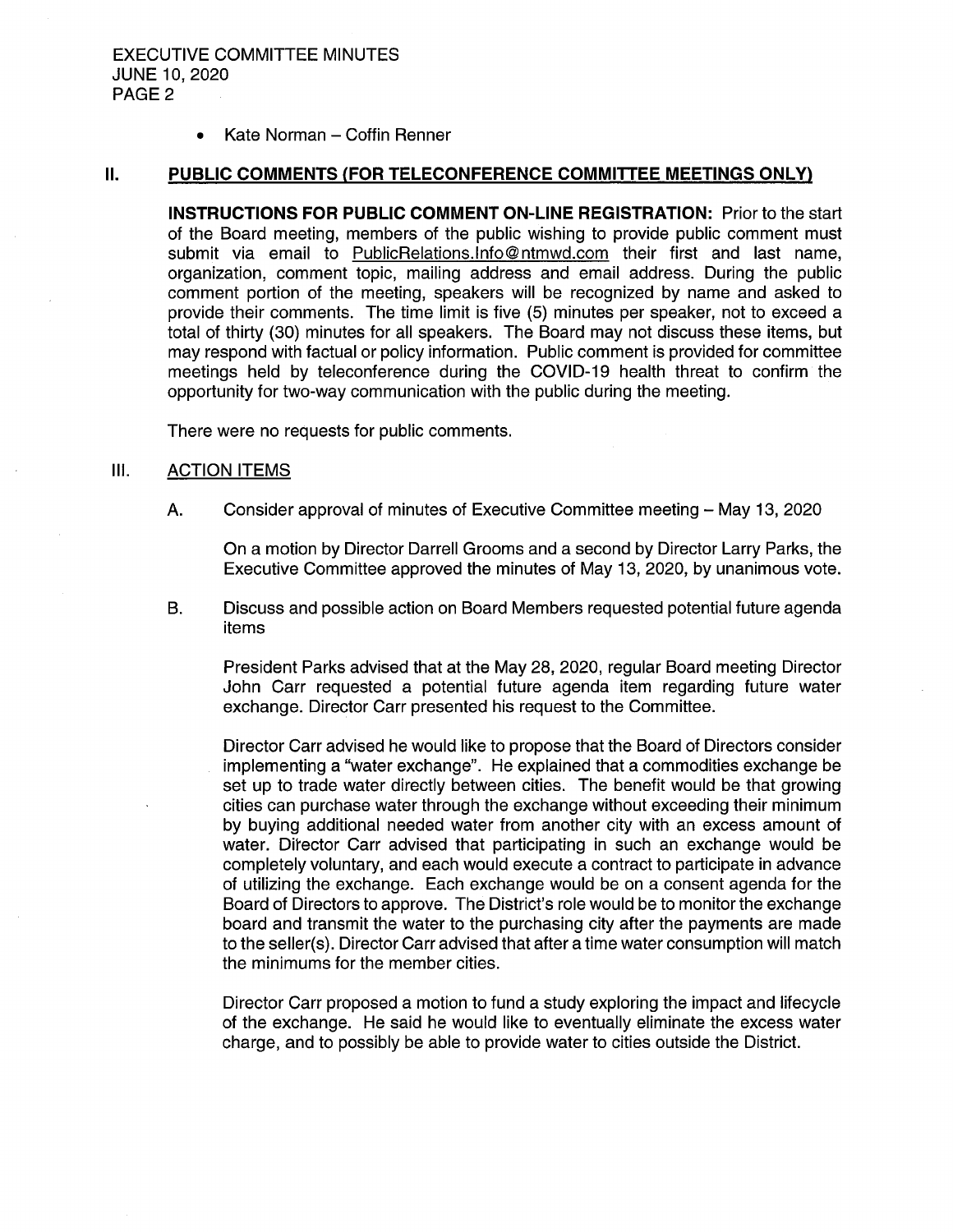President Parks suggested that the matter should be assigned to the Water Committee for further discussion. Director Grooms added that legal counsel needs to evaluate the proposal as well. Interim Executive Director Rhoades advised that staff with work with the attorneys prior to further discussion.

Director Carr withdrew his motion.

#### IV. DISCUSSION ITEMS

A. Chairman/Executive Director's Status Report concerning legislation and regulatory matters, budgets, current projects and ongoing programs of the District including the Regional Water System, Regional Wastewater System, Regional Solid Waste System, Watershed Protection, and Water Conservation

President Parks advised that all Member Cities except Princeton have made their appointments to the Board of Directors. He also welcomed one new Director from Plano, Mr. Ron Kelley, and said his orientation was scheduled for Wednesday, June 17, 2020.

President Parks advised that he met with staff regarding goals and objectives for the next year. He added that there the weekly and monthly email updates will be replaced with a quarterly update. He also advised that the District is developing a Board of Directors portal that will make access to Board documents, emails, and updates much easier to access. President Parks added that staff is currently working with some Directors on an enrichment program that will be discussed later in this meeting.

Interim Executive Director Rodney Rhoades spoke regarding the sad loss of team member Joe Anderson. He acknowledged District staff for team efforts following the accident. He advised that the District was able to assist Mr. Anderson's family with funeral expenses through the District's Workers Compensation insurance.

- B. Agendas for June 2020 Board meeting and Committee meetings
	- 1. Regular Board meeting

Interim Executive Director Rhoades advised that the Thursday, June 25, 2020, meeting will be at 4:00 p.m. The agenda is still in process.

2. Special Board meeting — Local Government Training

Mr. Rhoades advised that Lauren Kalisek will provide training on Thursday, June 25, 2020, at 3:00 p.m.

3. Personnel Committee meeting

Mr. Rhoades advised this meeting will be held this date at 1:30 p.m. The agenda includes:

• Review and possible action on FY21 new personnel requests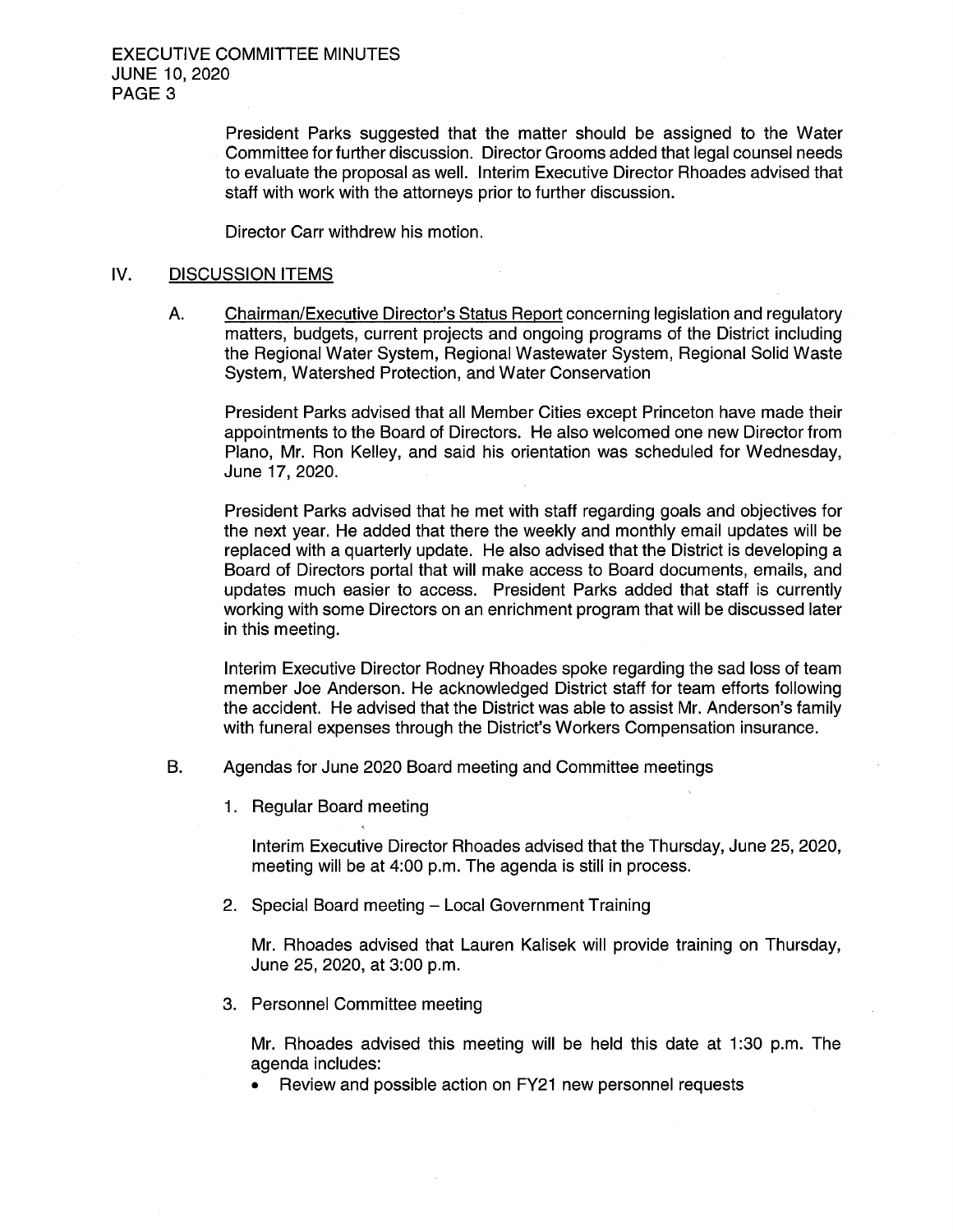- Discussion of a potential retirement incentive program
- Follow- up responses to questions raised regarding the Compensation and Benefits study, presented during the May 11, 2020, Personnel Committee Meeting
- 4. Finance/Audit Committee meeting

Mr. Rhoades advised this meeting will be held this date at 3:00 p.m. The agenda includes:

- Review and possible action on Regional Wastewater System Contract Revenue Bonds, Series 2020A
- Tabled item: Review and possible action on FY21 new personnel requests
- Discuss Personnel budget update
- Discuss potential retirement incentive program
- 5. Special Purpose PUC Issues Committee meeting

Mr. Rhoades advised this meeting will be held Wednesday, June 17, 2020, at 10:30 a. m.

6. Policy Committee meeting

Mr. Rhoades advised this meeting will be held Wednesday, June 17, 2020, at 8: 00 a. m. The agenda is still being developed, and tentative agenda items are:

- Review and possible action on amending Board Policy Manual ( Standing Committees)
- Discuss potential retirement incentive program
- Discuss issues and legal ramifications identified by Committee members that should be taken up by Policy Committee over the coming year (to be discussed in Executive Session)
- 7. Wastewater Committee meeting

Deputy Director Mike Rickman advised that the Wastewater Committee meeting will be held Wednesday, June 24, 2020 at 1:00 p.m. The agenda is still being developed, and tentative agenda items are:

- Transfer Funds and Ratification of Actions by Executive Director Authorizing Emergency Procurement of Goods and Services to Fund Valve Replacement at Upper Rowlett Lift Stations and Influent Pipe Repair at Upper Cottonwood Lift Stations
- Wilson Creek Lift Station Improvements Bid Tabs/Award of Contract
- Wilson Creek Regional Wastewater Treatment Plant ( RWWTP) Advanced Treatment and Headworks Improvements Additional Inspection Services **Agreement**
- Wilson Creek RWWTP Aeration Basin Improvements Engineering Services Agreement
- Bypass Connection and Phase II Valve Improvements Engineering Services Agreement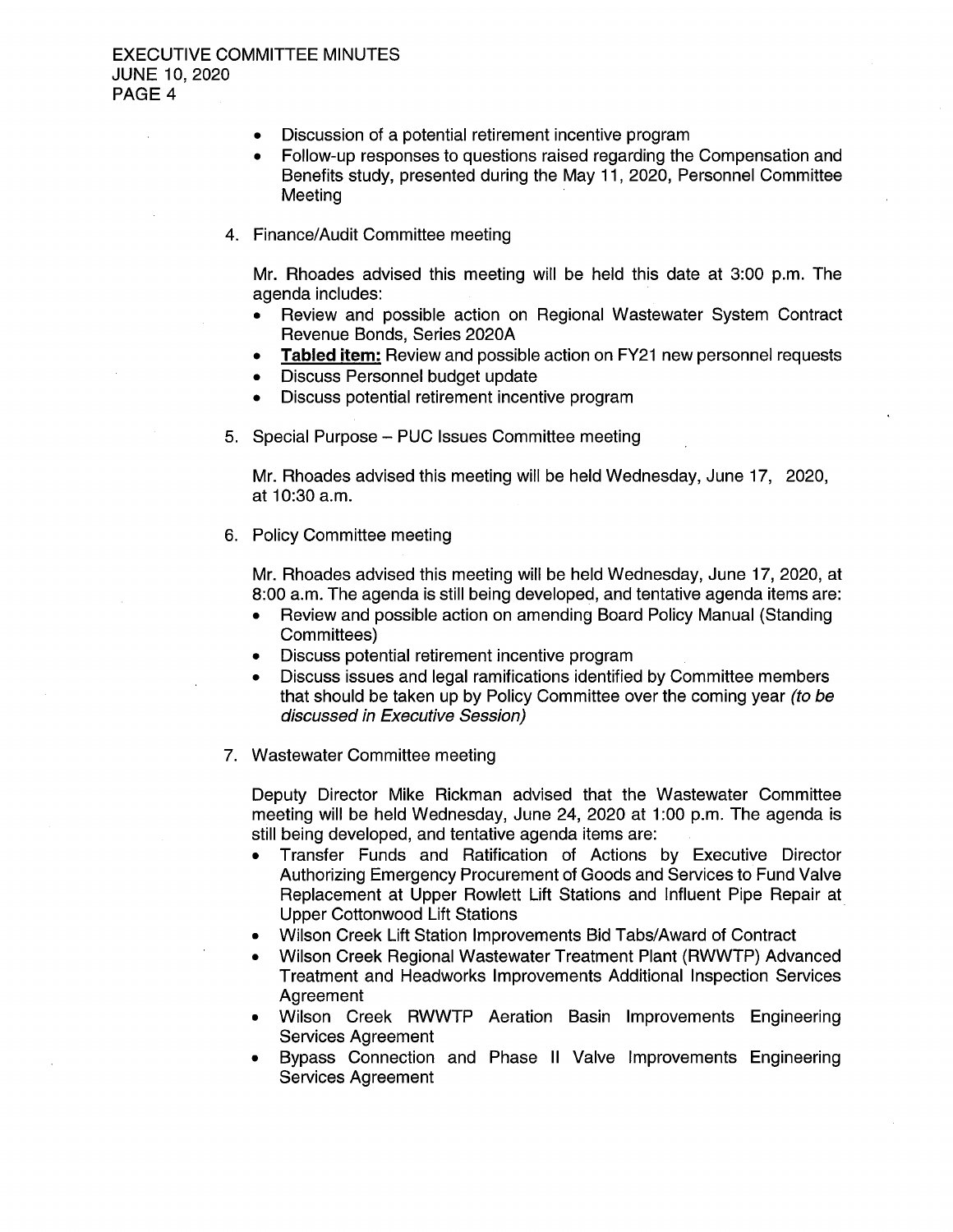# EXECUTIVE COMMITTEE MINUTES JUNE 10, 2020 PAGE 5

- Discuss Indian Creek Mediation  $\bullet$
- Present personnel requests and preliminary budget to Operations  $\bullet$ **Committee**
- Discuss Regional Wastewater System and Upper East Fork Interceptor System Financial plan projections
- Discuss pretreatment overview and program proposed changes
- Discuss Bond Issue— Regional Wastewater System Bonds
- 8. Water Committee meeting

Mr. Rickman advised that the Water Committee meeting will be held Wednesday, June 24, 2020 at 2:45 p.m. The agenda is still being developed, and reviewed tentative agenda items are:

- Regional Water System Maintenance Facilities Central Region, Phase II Engineering Services Agreement (ESA)
- Plano West Side Pipeline (to Richardson No. 2 and to Plano No. 3) ESA
- Meter Vault Standardization Set Point Control Phase III Bid Tabulations and Award of Contract
- Texoma to Wylie Raw Water Pipeline Crossing at State Highway 121  $\bullet$ Tunnel Casing Extension Change Order
- Trinity River Main Stem Pump Station and Raw Water Pipeline Partial Release of Retainage
- Pipeline Relocations at FM 2478 ( Custer Rd) Additional Funds Request Right-of-Way Acquisition
- Discuss Water Division staffing update
- Discuss Water Division compliance update
- C. Operations and Maintenance update
	- 1. Water System update
	- 2. Wastewater System update
	- 3. Solid Waste System update
	- 4. Maintenance update

Staff did not provide an Operations and Maintenance update.

- D. Administrative Services update
	- 1. Finance/Budget update

Staff did not provide a Finance/Budget update.

2. Personnel update

Mr. Rhoades advised there is an additional \$ 11, 000 expense for the Executive Director performance evaluation process. He advised that even though this amount is within the authority of the Executive Director to approve, when combined with the original contract amount, the total exceeds the Executive Director's authority.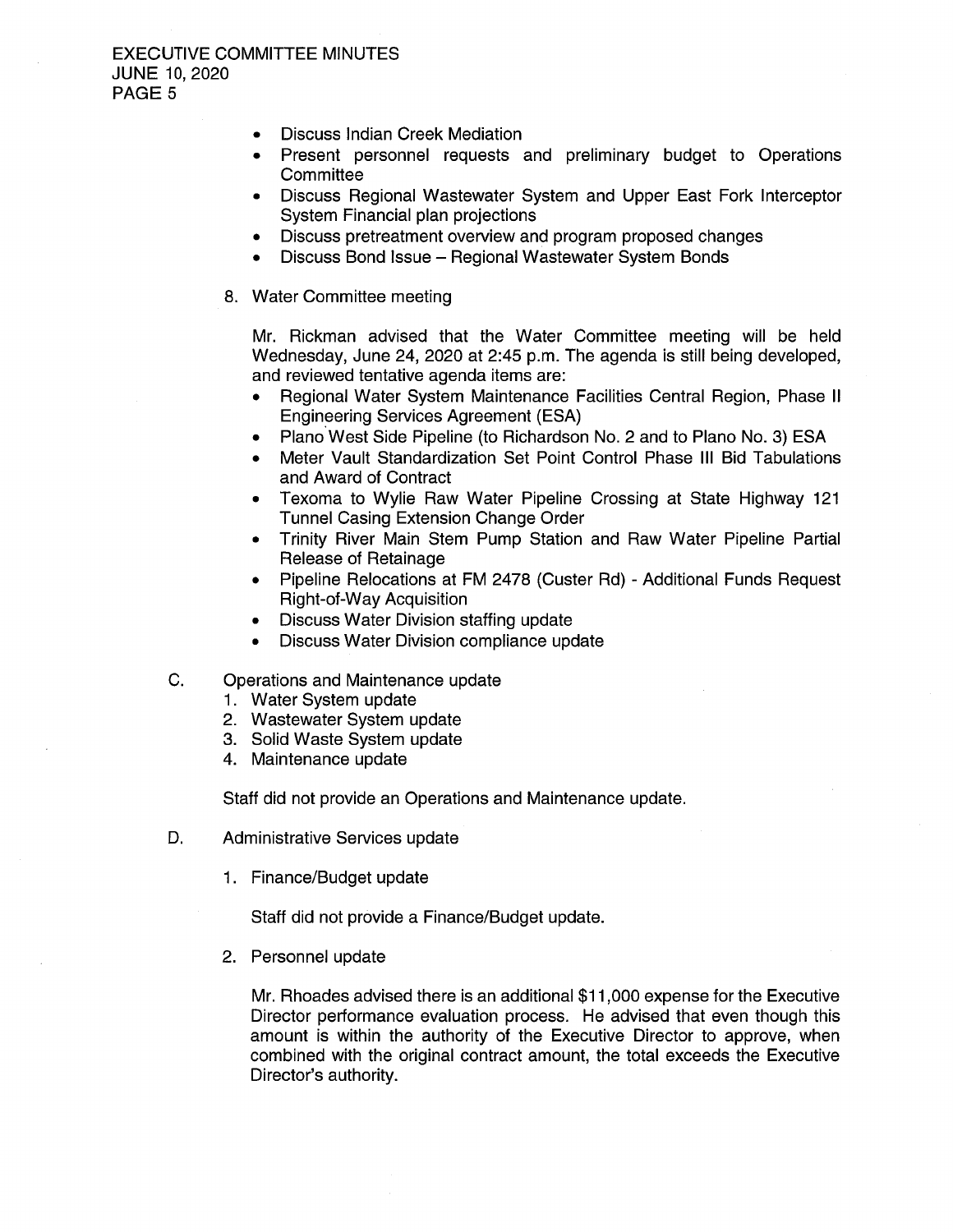# 3. Technology and support update

Deputy Director Jim Shirley reviewed that in December 2019 video equipment was installed and there was a plan in place to have a practice Board meeting and then begin the video recordings with the July meeting. He also advised that in February upgrades and additional equipment was approved and will be installed in the next few weeks. As a result of the COVID- 19 pandemic, the practice Board meeting has not been held so staff is recommending delaying the start of video recordings. While a specific date is not recommended at this time, Mr. Shirley suggested a delay of two to four months. Director Grooms agreed.

4. District Policy update

Mr. Rhoades advised that it has been suggested that the Board of Directors consider a possible amendment to the Board Policies Manual related to Standing Committees by creating a " Real Estate" Committee, and by combining the Insurance Committee into the Finance/ Audit Committee. Consideration of this amendment to the Board Policy Manual will be on the June 25, 2020, regular Board meeting agenda. Director Grooms noted that since the District has real estate that could be disposed of, selling them could potentially put those properties back on the tax rolls. President Parks added that he would like the District to create a " drone library" in order to be able to view the properties as needed. Director Don Gordon spoke in favor of the Real Estate Committee.

President Parks advised that Director Phil Dyer will chair the Finance/ Audit Committee again his year and he has discussed combining the two Committees him. He added that there will be the same number of committees and the Insurance Committee members will be assigned to the other committees. The Policy Committee will review this possible change to the Board Policies Manual at the June  $17<sup>th</sup>$  meeting and the Board will consider amendment at the June 25<sup>th</sup> Board meeting.

E. 2020-2021 Board of Directors Standing Committee and Special Purpose Committee Assignments

President Parks advised that after a historical review of Committee assignments and considering items the Board of Directors will be discussing over the next year, he made the following Standing Committee assignments:

WATER COMMITTEE- Jack May, Chairman; Terry Sam Anderson; Joe Farmer; Marvin Fuller; Chip Imrie; Joe Joplin; and Keith Stephens

WASTEWATER COMMITTEE - Richard Peasley, Chairman; John Carr; David Hollifield; James Kerr; George Crump; John Murphy; and Princeton — Vacant

SOLID WASTE COMMITTEE - Blair Johnson, Chairman; Brenda Jean Patrick; Ron Kelley; Charles McKissick; Lynn Shuyler; John Sweeden; Princeton— Vacant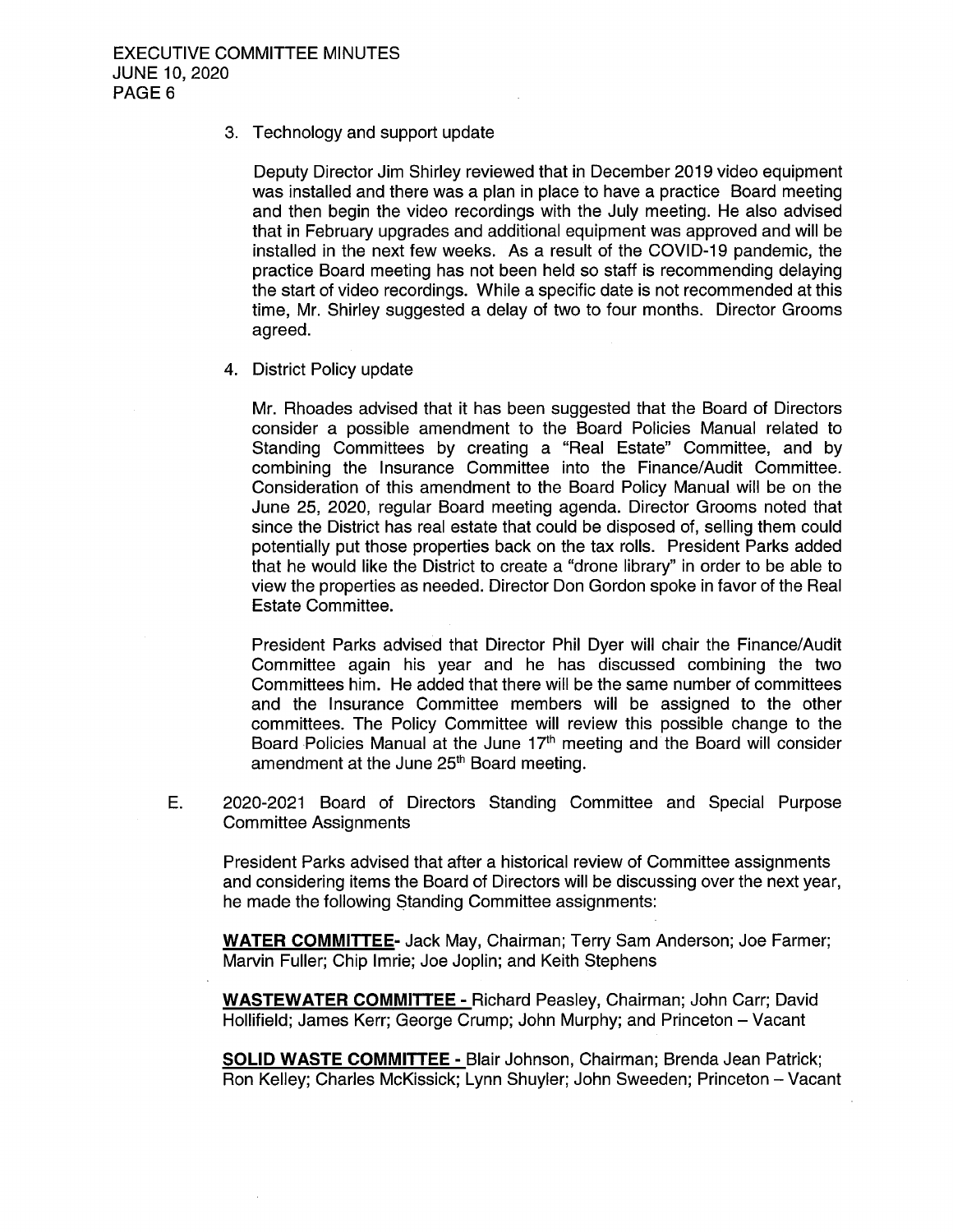FINANCE/ AUDIT COMMITTEE- ( Subject to Board approval add Insurance/ Risk Management to Committee) - Phil Dyer, Chairman; John Carr; George Crump; Marvin Fuller; David Hollifield; Chip Imrie; James Kerr; John Sweeden; and Princeton - Vacant

PERSONNEL - Chip Imrie, Chairman; Terry Sam Anderson; Joe Farmer; Joe Joplin; Brenda Jean Patrick; Ron Kelley; Jack May; Princeton — Vacant

REAL ESTATE COMMITTEE ( Subject to Board approval) - Charles McKissick, Chairman; Terry Sam Anderson; George Crump; Marvin Fuller; Don Gordon; Darrell Grooms; David Hollifield; Blair Johnson

LEGISLATIVE - Marvin Fuller, Chairman; George Crump; Joe Farmer; Charles McKissick; John Murphy; Richard Peasley; Lynn Shuyler; Keith Stephens

POLICY- Larry Parks, Chairman; Jack May; Richard Peasley; Blair Johnson; Phil Dyer; Chip Imrie; Charles McKissick; Marvin Fuller

WILSON CREEK OVERSIGHT COMMITTEE - Jack May, Chairman

JOHN BUNKER SANDS WETLAND CENTER BOARD OF DIRECTORS - Terry Sam Anderson; Don Gordon; Executive Director/Executive Director Alternate; Joe Farmer, Board Member Emeritus

SPECIAL PURPOSE COMMITTEE— PUC ISSUES - Joe Joplin, Chairman; Chip Imrie; Brenda Jean Patrick; Lynn Shuyler; John Sweeden

OTHER- OKLAHOMA BOUNDARY COMMISSION REPRESENTATIVE- Marvin Fuller

F. Board of Directors Enrichment Program

President Parks advised that Director Brenda Jean Patrick has been working with Steve Rummel, NTMWD's Training Manager to develop this program. He expressed appreciation for the time they have both put into this program.

Steve Rummel advised the Committee members that the plan is currently a draft. He added that part of his job duties is to provide training to Board members. Director Grooms stated that the training will be voluntary and will be held eight months of the year. He suggested that the District should bring in outside trainers to provide the Board Members training on their roles and responsibilities. He said the plan is to also use this program to recognize employees for outstanding efforts.<br>President Parks added that he would like to schedule a workshop for late President Parks added that he would like to schedule a workshop October.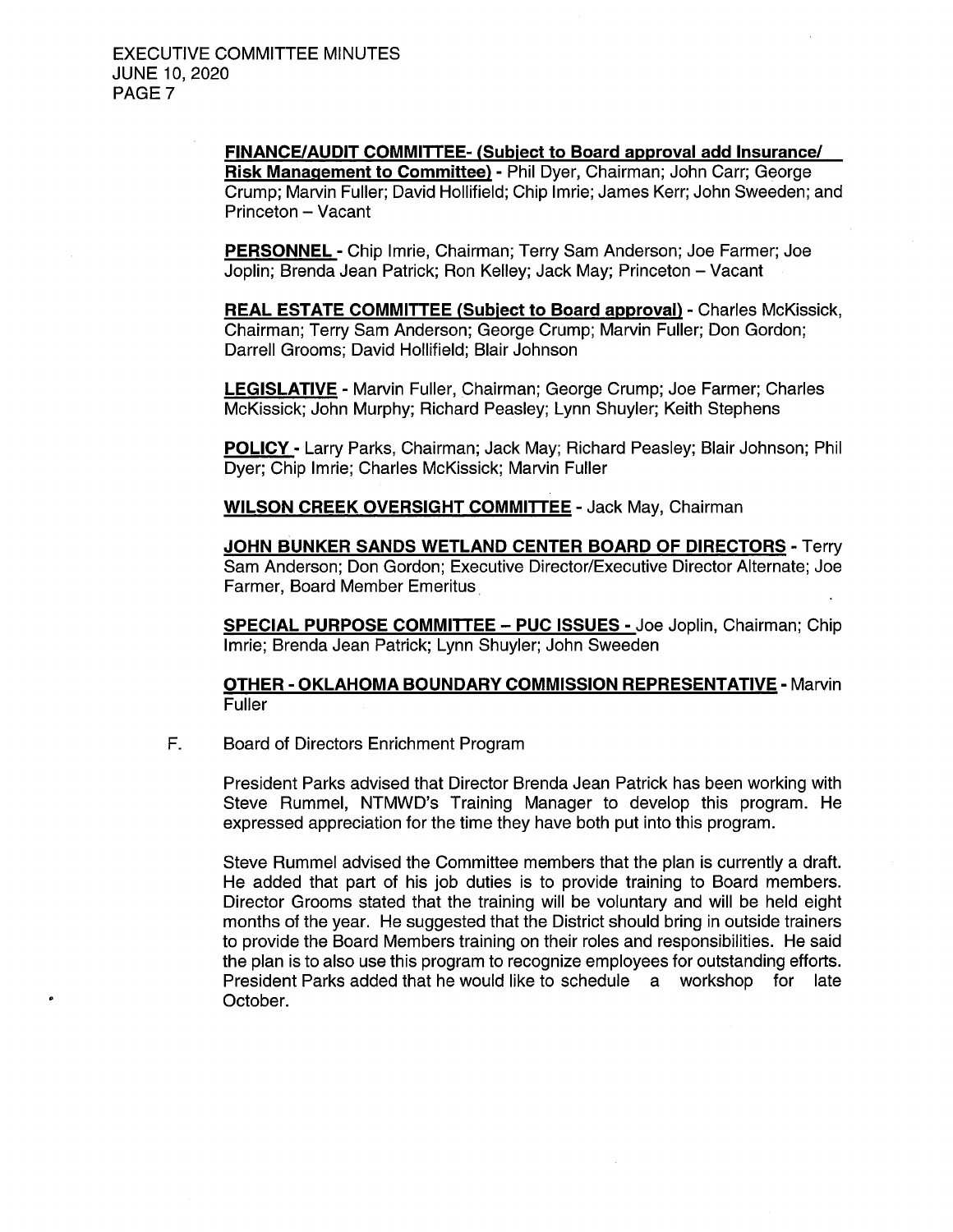# G. Engineering and Capital Improvement Plan ( CIP) update

1. Engineering update

Deputy Director Cesar Baptista advised that the Main Stem Pump Station Project was recently recognized as the Texas American Public Works Project of The Year, noting that this recognition is quite an accomplishment for the District.

Mr. Baptista provided an update on outsourced inspection services projects. He said that in the future, when construction contracts are awarded, the administrative memorandum will include the entire cost including construction and inspection services cost. Mr. Baptista told the Committee that currently there are <sup>55</sup> construction projects at various levels of completion. There are 30 inspectors on staff and an additional 24 inspectors are outsourced. He advised that by the end of 2020 the capital improvement projects will be fewer so it is expected that the percentage of outsourced inspectors will be considerably lower.

a. Update on power service agreement with Farmer's Electric Cooperative for Tawakoni Water Treatment Plant

Assistant Deputy R. J. Muraski advised that the only source for power at the Tawakoni plant is Farmer's Electric Cooperative. Energy Manager Scott Puckett has renegotiated tariffs in the new agreement. He presented a map with the location of the plant and details of the agreement. It was noted that the original agreement with Farmer's Electric Cooperative was entered into ten years ago. The new agreement will have no contributions from the District, and the minimum demand charge has been restructured. Mr. Rhoades advised that the Executive Director has the authority to sign this agreement but given the timeframe to do so, felt it prudent to inform the Committee. He added that he will brief the full Board at the June  $25<sup>th</sup>$ meeting.

- b. Update on Bois d'Arc Lake project
	- 1. Construction update

Reservoir Project Manager Steve Long will present this at the Board meeting.

2. Bois d'Arc Lake land acquisition program

Staff did not provide a land acquisition program.

2. CIP/Planning update

Staff did not provide a CIP/Planning update.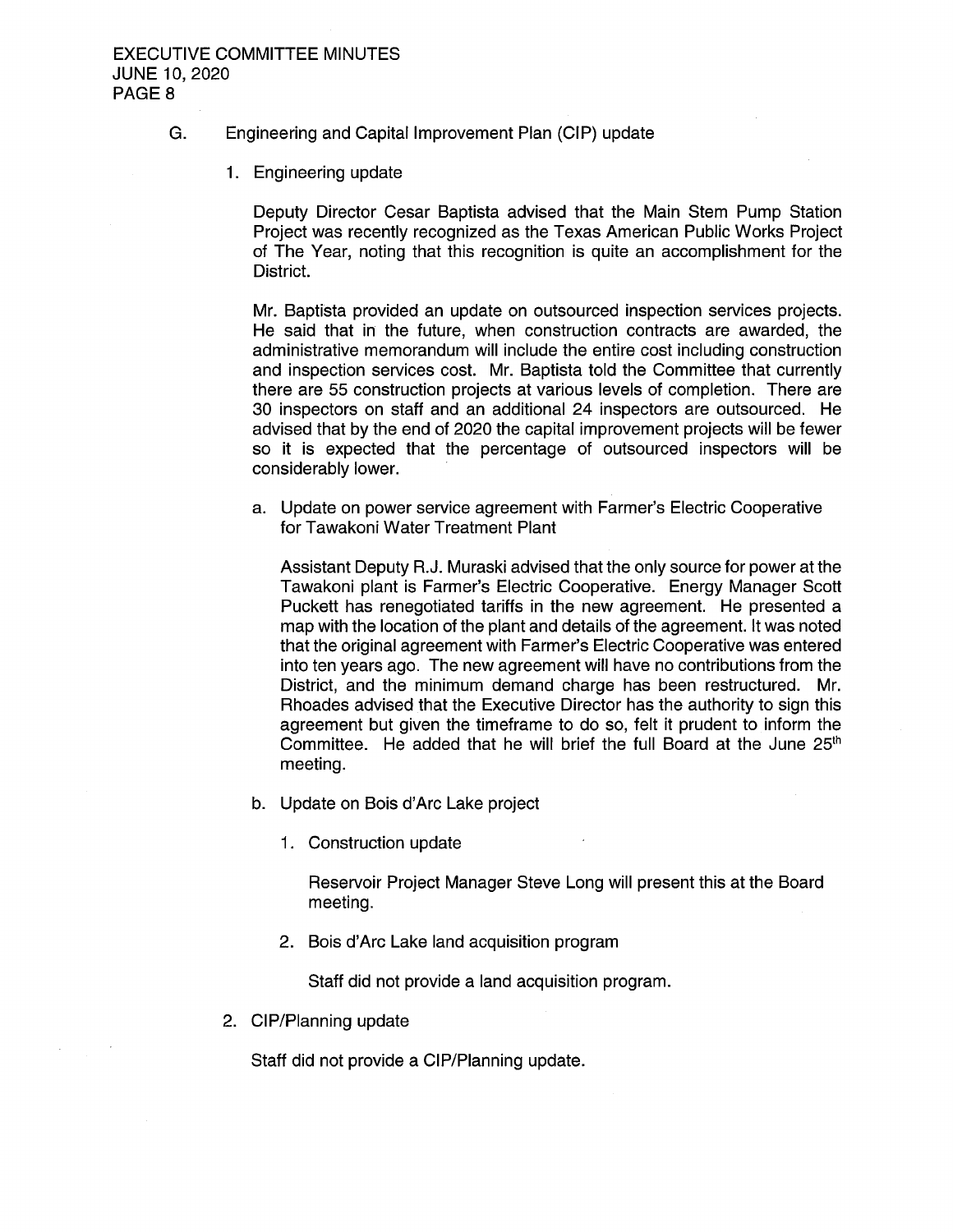# H. Legislative update

Government Relations Advisor David Kelly provided an update on the Texoma Boundary issue. Mr. Kelly stated that in March the Oklahoma legislation to form a boundary committee was close to passing. The COVID- 19 pandemic situation caused a gridlock, so this legislation was not able to be considered. Mr. Kelly advised that there is a good chance of the legislation passing next year.

At 12:49 p.m. President Larry Parks declared the need for an Executive Session of the Executive Committee to discuss Agenda Item Nos. IV. I. (1-2); J. (1-2); and K., and L. on the agenda pursuant to Texas Government Code, Section 551. 071, Consultation with Attorney; and to discuss Agenda Item No. IV. L. pursuant to Texas Government Code, Section 551. 071 Consultation with Attorney and Section 551. 074, Personnel.

- $\mathbf{L}$ Discuss status of Member City contract matters including:
	- 1. Petitions of the Cities of Garland, Mesquite, Plano and Richardson Appealing Wholesale Water Rates Implemented by North Texas Municipal Water District, Docket Nos. 46662, 47863, 49043, and 50382 before the. Public Utility Commission of Texas
	- 2. Facilitation with Member Cities regarding alternate cost methodologies to the Amendatory Water Supply Contract

These items were discussed in Executive Session as noted above.

- J. Update on litigation involving North Texas Municipal Water District/ advice from legal counsel, including:
	- 1. North Texas Municipal Water District v. S.J. Louis Construction of Texas, Ltd., ACT Pipe and Supply, Inc., North American Pipe Corporation, Summer J-M Manufacturing, Inc., d/b/a JM Eagle, Inc., Cause No. 429-06607-2019, 429th Judicial District, Collin County, Texas ( 121 Force Main)
	- 2. Mediation results for Upper East Fork Interceptor System Indian Creek Force Main No. 2, Project No. 501-0454-17

These items were discussed in Executive Session as noted above.

K. Update on accident at Seis Lagos Wastewater Treatment Plant on June 2, 2020

This item was discussed in Executive Session as noted above.

L. Discuss Executive Director search process

This item was discussed in Executive Session as noted above.

Open Session reconvened at 1:37 p.m. No action was taken in Executive Session.